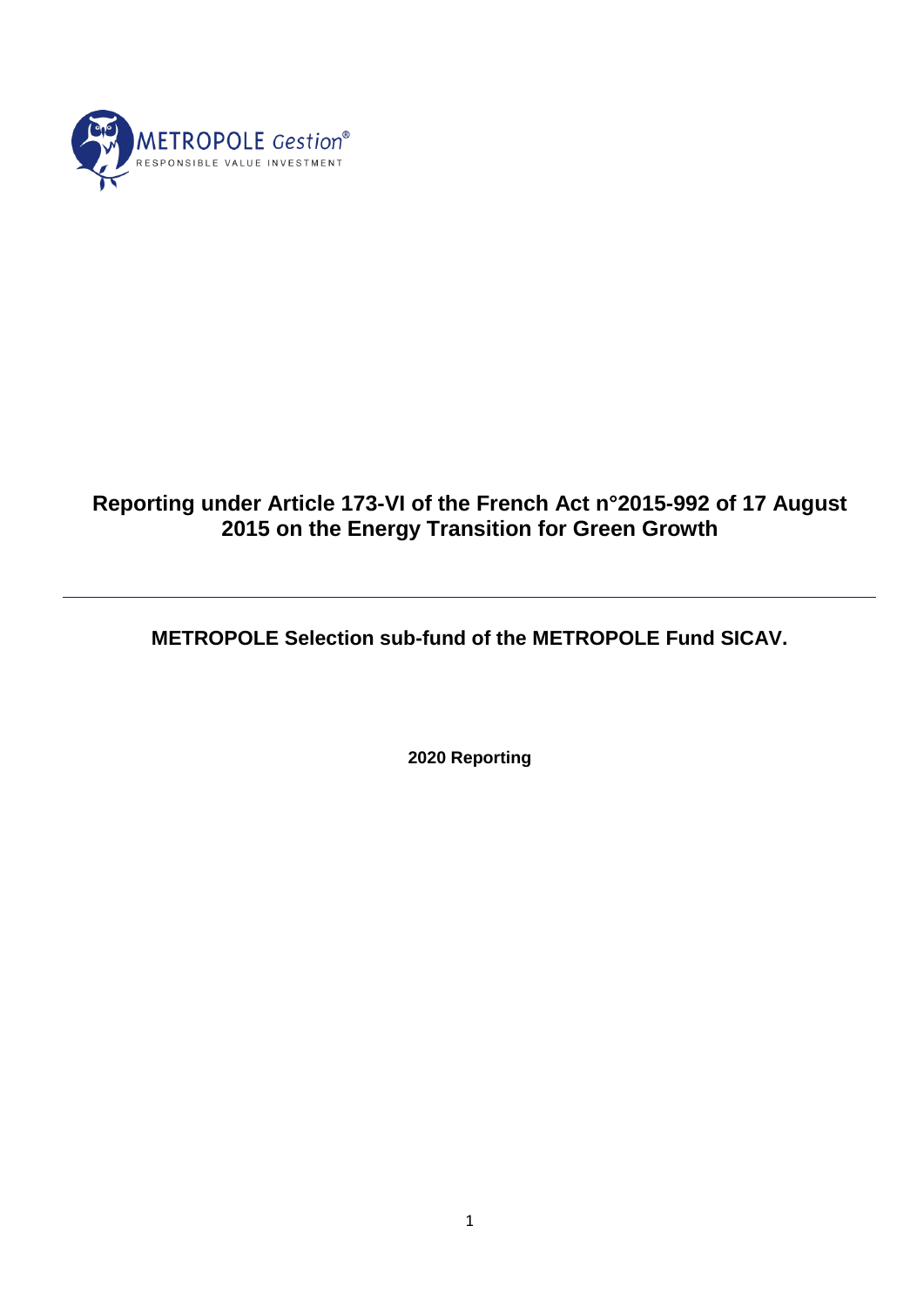## **Content**

|    | 2- Method of analysis of Energy and Ecological transition risks and changes associated with climate |  |
|----|-----------------------------------------------------------------------------------------------------|--|
| 3- | Procedures for taking ESG and climate criteria into account in the investment process: a global and |  |
|    | 3.1 A global and integrated management process: The Responsible Value investing process             |  |
|    |                                                                                                     |  |
|    | 3.3 Performance indicators for Energy and Ecological Transition risks and Climate risk 10           |  |
| 4- |                                                                                                     |  |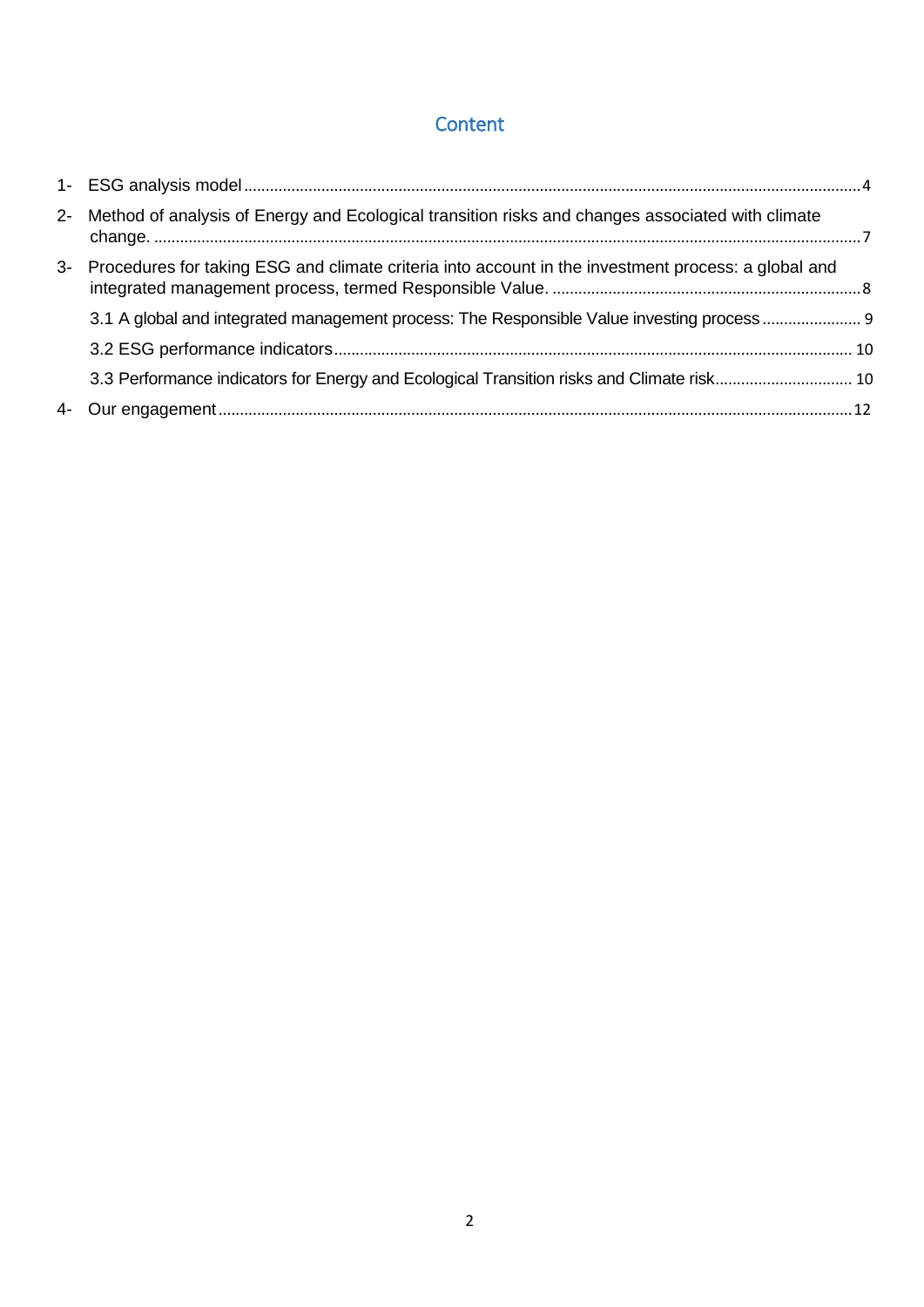This report relates to METROPOLE Sélection, sub-fund of the METROPOLE Funds SICAV, a Value-based European Union equities fund incorporating ESG criteria, with net assets below €500 million.

This report should be read in conjunction with our Responsible Value management policy.

For further details: [http://doc.metropolegestion.fr/pdf/Responsible\\_Value\\_management\\_policy.pdf](http://doc.metropolegestion.fr/pdf/Responsible_Value_management_policy.pdf)

This report sets out how our corporate analysis impact the management of the fund and the sustainable development performance of our investments as at 31/12/2020.

It meets the requirements of Article 173-VI of the French Act n°2015-992 of 17 August 2015 on the Energy Transition for Green Growth.

The METROPOLE Selection sub-fund systematically incorporates sustainable development issues by means of our 360° corporate analysis model. The fund selects according to sustainable development criteria, which means that its investment universe is defined by further sustainable development filters in addition to the exclusions applied to all our funds. These exclusions include any companies directly or indirectly linked to the financing of controversial weapons, as provided for by international conventions. Are also excluded mining companies that generate more than 30% of their revenue through coal production, energy-producing companies whose more than 30% of its production comes from coal, companies linked to tobacco production and companies linked to pornography.

For further details: [http://doc.metropolegestion.fr/pdf/Sector\\_exclusion\\_policy.pdf](http://doc.metropolegestion.fr/pdf/Sector_exclusion_policy.pdf)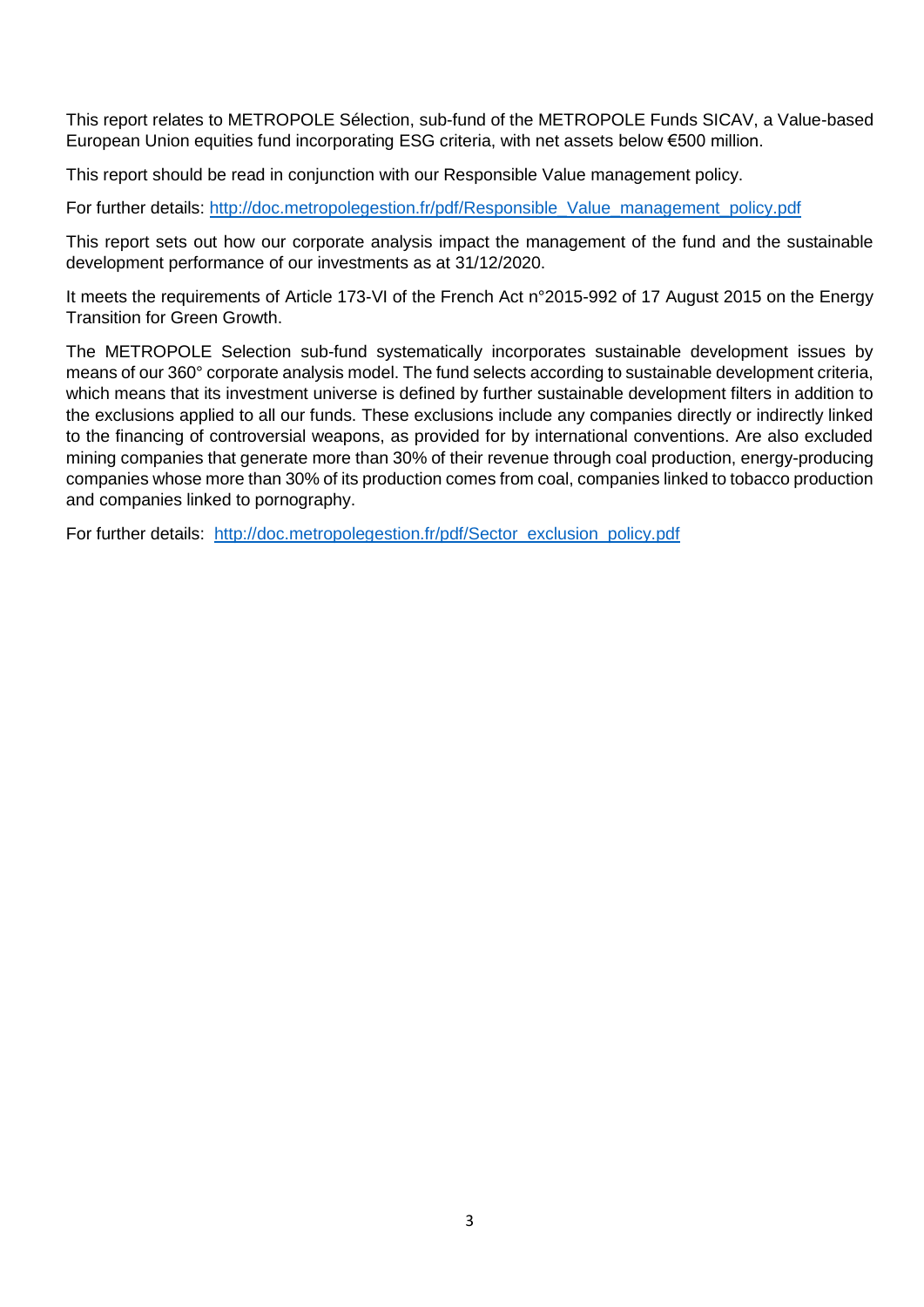# <span id="page-3-0"></span>**1- ESG analysis model**

In 2009 METROPOLE Gestion decided to establish a base methodology independently of the main ESG rating agencies by entering into an academic collaboration with the Clermont Auvergne University in order to create a company rating system specific to METROPOLE Gestion.

The fundamental architecture of the rating system is structured around 4 orthogonal pillars.

The matrix consists of two axes producing the 4 pillars: External/Internal and Human Capital/Capital and public goods.

The 4 pillars are equally weighted. They are then broken down into sub-pillars analysed in extensive detail:



#### **Environment: measurement of the company's impact on the ecosystem.**

- Impact of the production process on emissions;
- impact of the production process on resource consumption;
- impact of the products.

#### **Labour relations: measurement of the company's impact on its human resources.**

- Fundamental rights;
- quality of working conditions (arduousness, health & safety in the workplace, etc.);
- employee development and job security (compensation, training, promotion, etc.).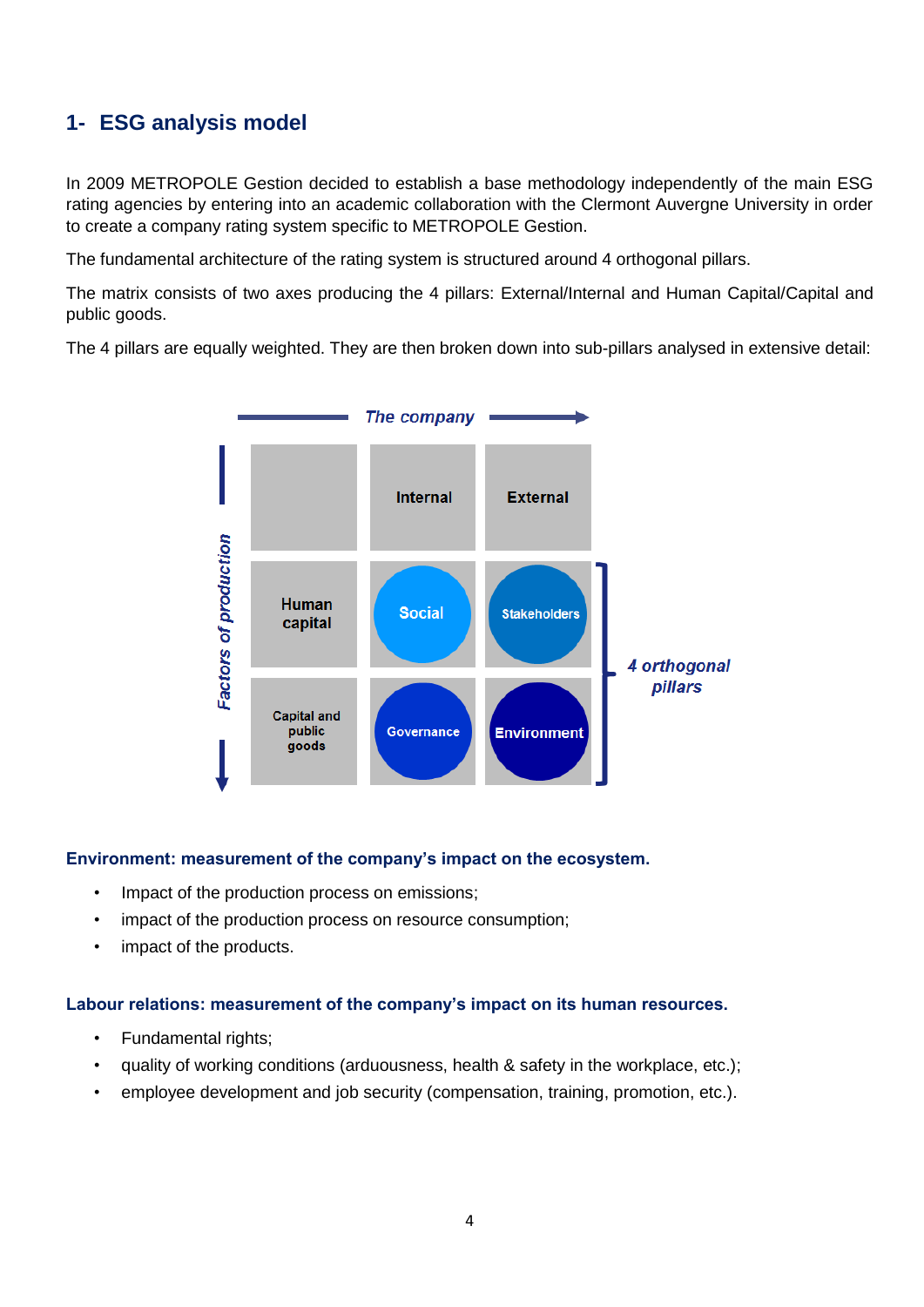### **Governance: measurement of the quality of relations between senior management, shareholders and the board of directors**

- Shareholder protection, CSR approach;
- effectiveness of the board of directors;
- effectiveness of executive officers.

### **Stakeholders: measurement of the quality of relations with contractual and external stakeholders**

- Customers;
- Suppliers;
- Government and public authorities;
- Civil society.

A total of 150 indicators are taken into consideration and allocated to the 4 analytical pillars.

Our methodology is designed to select the best European companies in their sector in terms of ESG criteria (Best-in-class approach), or which are striving to improve in these areas (Best effort approach).

### **Data measurement and aggregation**

- We use the Eikon database from Refinitiv, one of the largest non-financial databases (5,000 companies worldwide) which maintains stable data over time and combines official data from the companies (annual reports and sustainable development reports) with data on controversies emanating from press agencies.
- Based on this data, 150 indicators have been constructed measuring each element of the system, emphasising results versus the resources employed (weighting 75% to 25%).
- Best-in-class rating:

The results obtained for each indicator lead to the company being classified within its sector followed by a standardisation process producing a score between 0% and 100%. The scores are then aggregated to produce a score for the 4 pillars of environment, labour relations, governance and stakeholders, which are equally weighted. The results obtained for each pillar are aggregated once again and standardised to obtain a global ratings between 0% and 100%.

The global ratings are distributed among multiple groups rated from AAA+ to CCC-.

Best effort rating:

The issuer's global rating is supplemented by a Best effort rating. This is calculated using the variation of the global rating over the past 3 years with incremental coefficients (the latest year has a coefficient of 3). The companies are classified and broken down into 5 groups ranging from 1 to 5 stars (5 stars being the highest Best effort rating).

Annual rating review :

The ratings are reviewed once each year when the companies' annual reports and sustainable development reports are published.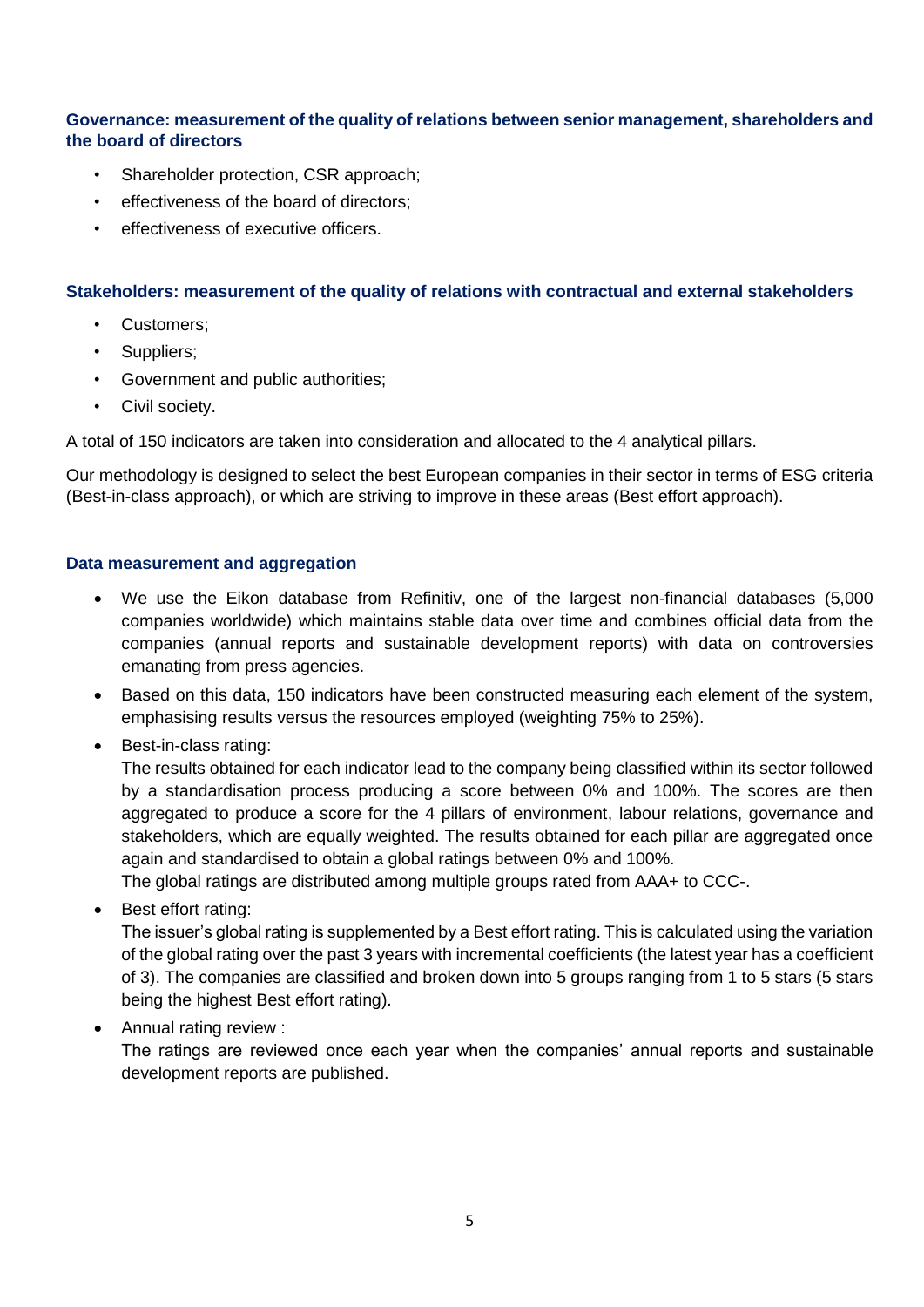#### **Quantitative ratings verified and supplemented by:**

- Due consideration given to ongoing controversies:
	- All controversies relating to the securities held in the portfolio are collated and monitored on a weekly basis.
	- In addition to the quantitative rating, controversies of new companies being reviewed are analysed for the past 3 years.
	- In order to assess the significance of the controversy, a procedure has been implemented incorporating a specific analytical matrix.
	- The emergence of a controversy does not change the company's quantitative rating during the year in question. Depending on the significance of the controversy the weighting within the portfolio will be modified, potentially leading to exit.
- Analysis of specific sectoral risks.
- Dialogue with companies during the meetings held with the companies' CSR officers and senior management, at least once a year for portfolio companies, designed to conduct in-depth investigations into identified risks, to detect risks not identified during the rating process and to encourage the company to adapt its strategy.

The methodology is applied in the same manner regardless of the business sector, country or region. As the selected approach is a Best-in-class approach, the companies are compared with each other within a given sector and the pertinence or otherwise of an indicator applies to the entire sector.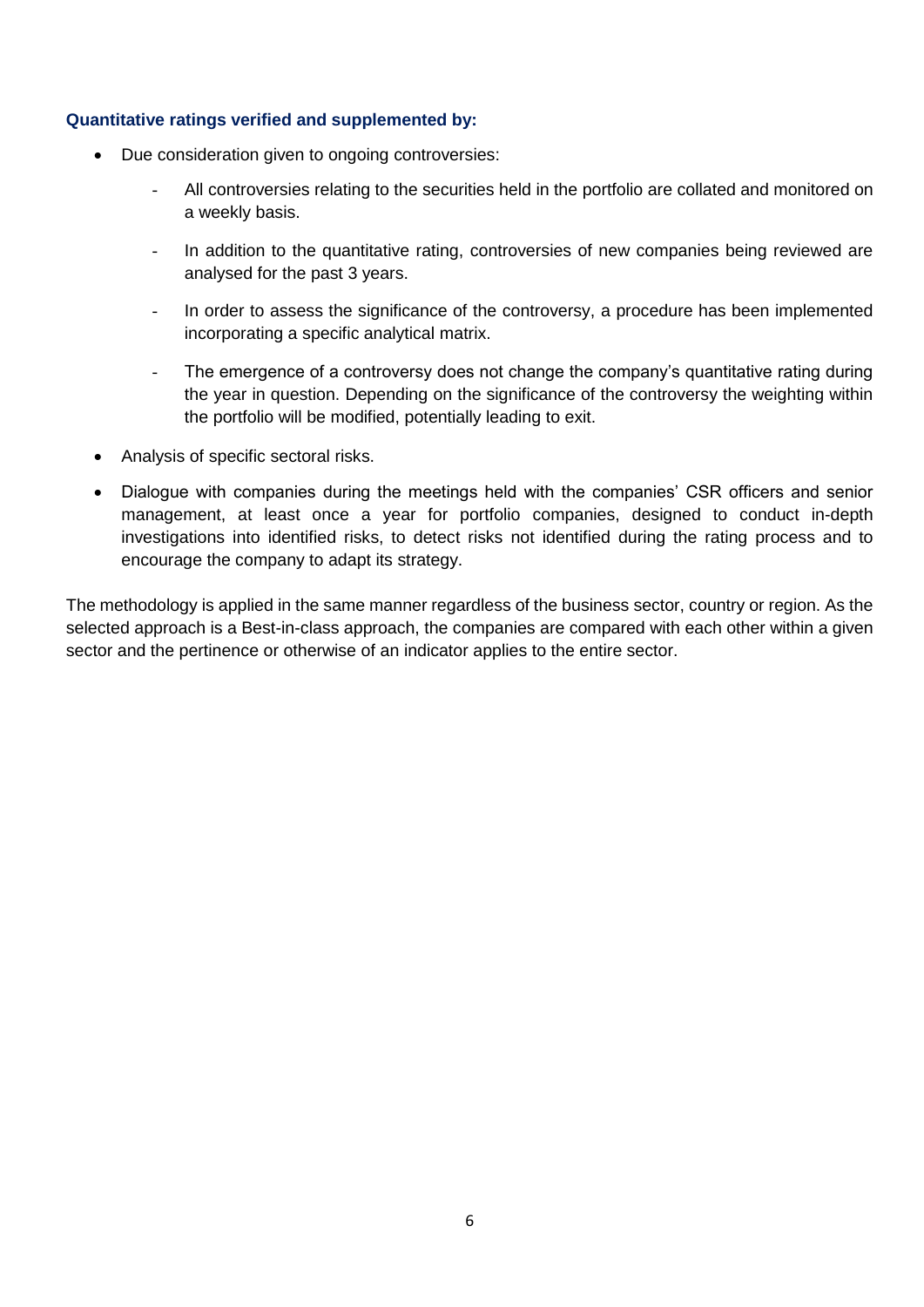# <span id="page-6-0"></span>**2- Method of analysis of Energy and Ecological transition risks and changes associated with climate change.**

Our climate risk assessment is based on a quantitative and qualitative approach.

A set of climate change indicators is integrated within our in-house model, the principles of which are set in the preceding section. 35 indicators out of 150, i.e. over 20% of the indicators we monitor are climate change criteria and are distributed among the 4 analytical pillars. These form an integral part of the ESG rating system as described above.

In addition, we have a rating dedicated to climate risk management that enables us to rank companies on their performances accordingly. As such, we calculate a "climate risk score" for each company, that takes into account physical risks and transition risks faced by companies as well as their alignment with the 2°C pledge of the Paris Climate Agreement. This score has 22 sub-indicators grouped into percentiles that are then equally weighted.

This quantitative approach is completed by a qualitative approach for each company during interviews conducted directly with them.

They are broken down into the following themes:

- Physical risks induced by climate change;
- risks induced by transition to a low-carbon economy;
- benefits of favouring a low-carbon economy:
- compatibility with the 2°C pledge;
- consequences of climate change and of extreme weather events;
- changing availability of resources "climatically" compatible with the objectives;
- consistency of investment expenditure with the low-carbon strategy;
- measurement of greenhouse gas emissions.

In addition to incorporating criteria within the ESG ratings, METROPOLE Gestion has adopted a policy of themed engagement covering climate change. During dialogue with issuers, we question all companies held in the portfolio about their CO2 strategy and assess the extent to which they comply with the 2°C pledge established during the Paris Climate Agreement.

The results of this engagement are detailed in our 2020 Engagement Report.

Furthermore, as a signatory of the Carbon Disclosure Project, METROPOLE Gestion has adopted the Non-Disclosure Campaign, a collective engagement campaign targeting companies not responding to information requests from the CDP. This engagement is designed to improve the transparency of climate change information communicated by companies.

The results of this engagement are detailed in our 2020 Engagement Report.

Furthermore, in 2020 METROPOLE joined the CDP SBT Campaign, an initiative requesting companies to adopt CO2 emission reduction targets validated by the Science Based Targets initiative's (SBTi).

We monitor each company's and each portfolio's carbon footprint, in particular by the carbon intensity (tons of CO2 equivalent per year and per million of turnover) measured by the CO2 emissions for 1 million euros of turnover generated by owned companies. The measurements come from data published by the companies or include measurements collected by the CDP; they include scope 1 and 2 emissions.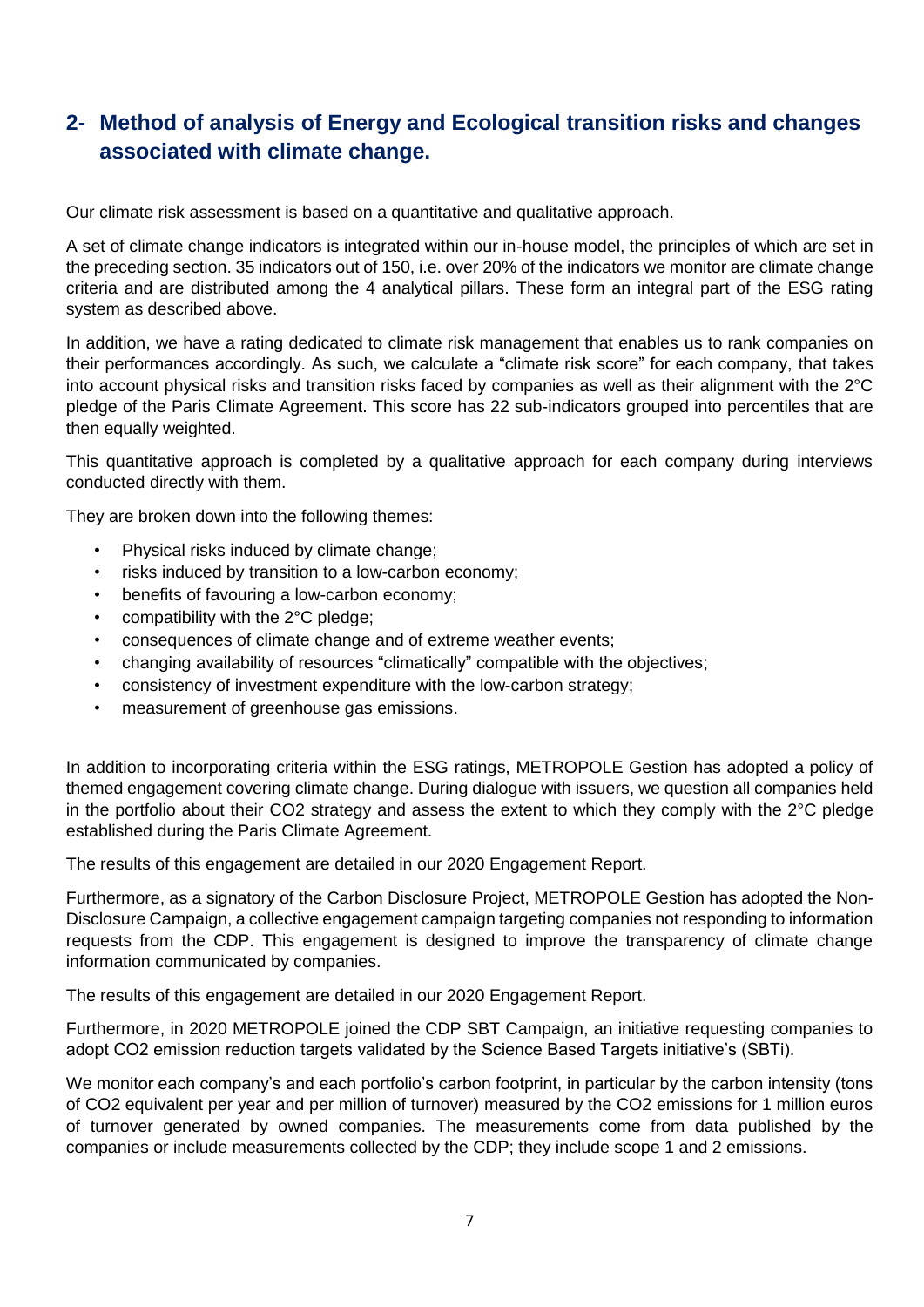Lastly, through the Climate Action 100+, METROPOLE Gestion has joined forces with a group of investors to apply a more specific monitoring of the company HeidelbergCement's concerning its framework of objectives and achievements of its climate policy.

# <span id="page-7-0"></span>**3- Procedures for taking ESG and climate criteria into account in the investment process: a global and integrated management process, termed Responsible Value.**

Our initial investment universe is composed of European companies with over 100 million euros of market capitalisation, with the exception of those subject to the exclusions specified in our policy (controversial weapons, coal production or consumption, tobacco and pornography). As such, the systematic exclusion of mining companies that generate more than 30% of their revenue through coal production and energyproducing companies with more than 30% of its production coming from coal is a strong incentive for European companies to embark on the path of the Energy and Ecological Transition. Our eligible universe therefore constitutes the starting point for portfolio construction.

Exclusion Policy: [http://doc.metropolegestion.fr/pdf/Sector\\_exclusion\\_policy.pdf](http://doc.metropolegestion.fr/pdf/Sector_exclusion_policy.pdf)

The universe is then reduced a second time based on our Best-in-Class and Best Effort ESG rating system by favouring companies with the highest ratings in their sector, or companies making the most significant efforts to adopt the best ESG practices while eliminating the companies with the lowest ratings, in addition to due consideration being given to past or current controversies which are assessed under a dedicated Prevention and Verification Policy. This approach limits potential ESG risks and also encourages the companies to implement accelerated transformation towards sustainable growth and to seize the opportunities presented during the transformation process. The selection constraints applied to the ESG rating system are as follows:

- Companies rated above or equal to BBB- (Investment grade) may be selected with no Best effort condition;
- companies rated below or equal to BB+ may be selected subject to a minimum +++ Best effort rating;
- companies rated in the CCC bucket are ruled out;
- the portfolio's overall ESG rating must be higher than the reference universe's overall ESG rating, minus 20% of the lowest rated securities.

We obtain a reduced investment universe using ESG rating criteria.

Furthermore, a set of climate change indicators is taken into consideration by our proprietary ratings model. More than 20% of the indicators we monitor are related to climate change and are broken down into the 4 analytical pillars. They form an integral part of our ESG rating system.

Financial analysis and the selection of discounted securities vis-à-vis their industrial value constitutes the third filter that once again narrows the universe.

Lastly, the catalysts likely to reduce the valuation discount and ESG controversies represent the final filter applied to the selection of securities that may constitute the portfolio.

The investment universe established accordingly may evolve as time progresses in line with valuation movements in the markets and ESG transformation at company level. The fund management team adjusts the investment universe on a regular basis.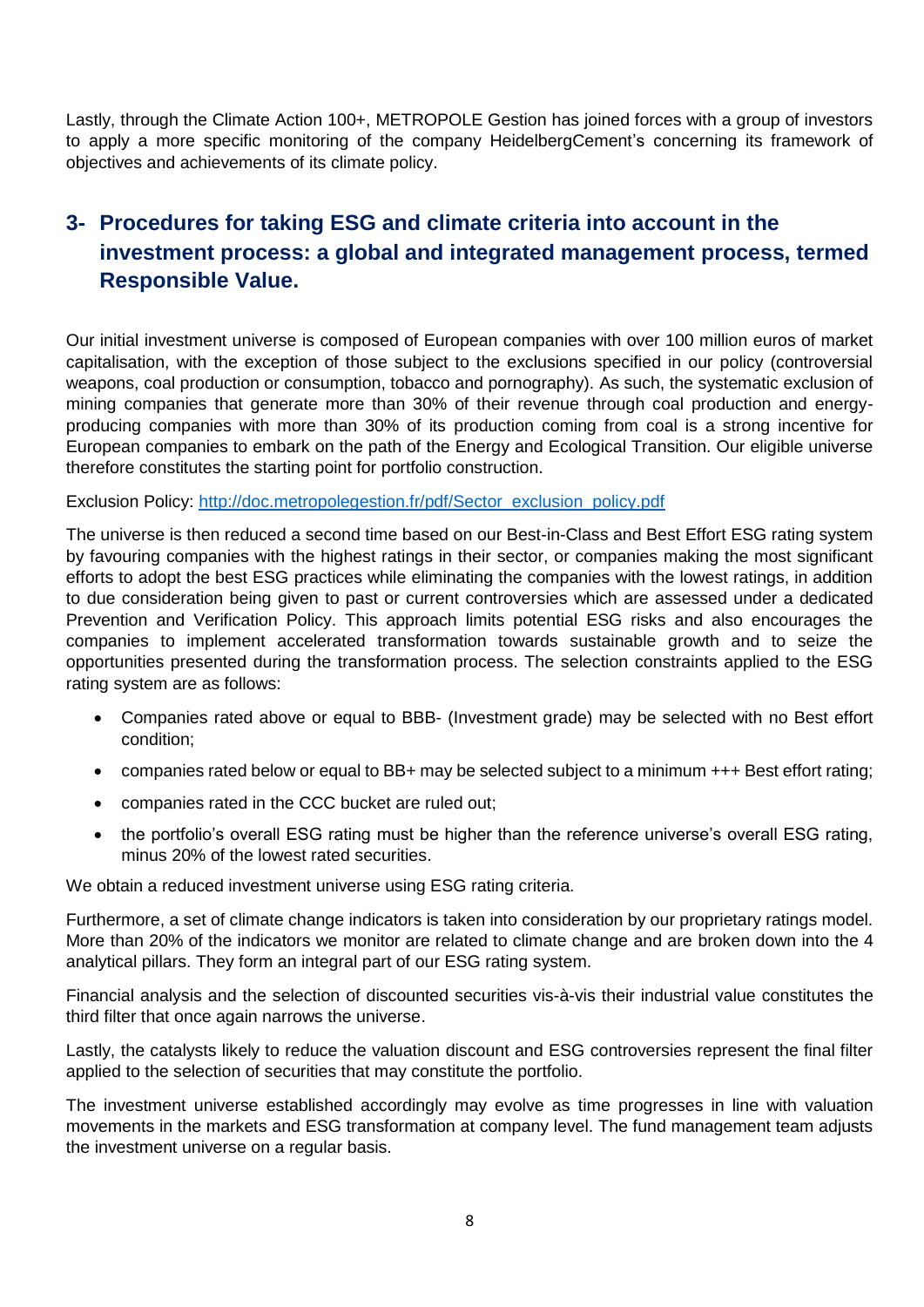The portfolio is constructed by a collegial decision-making process by the team, weighting each security in accordance with its discount, the quality of the company's balance sheet and its ESG qualities. Lastly, the fund management team applies a strict disposal policy if the valuation objectives are reached, if the quality of the company deteriorates in terms of ESG or in the event of a major controversy.

The management process can be portrayed as follows:

## <span id="page-8-0"></span>**3.1 A global and integrated management process: The Responsible Value investing process**

## **P** Pre-selection

Reduction of the investment universe in line with 3 successive criteria:

- Elimination of companies falling within the scope of our exclusion policy;
- elimination of companies with the lowest ratings under the Best-in-Class/Best Effort ESG rating produced using our proprietary methodology or which have been the subject of a major controversy;
- selection of securities that are discounted vis-à-vis their industrial value by using for each business type the same valuation metrics as corporations do in their relevant sector as recorded in our proprietary database of past transactions.

# **K** Valuation

Calculation of industrial value, analysis of the balance sheet strength followed by meeting with management:

- A 360° analysis of the company taking into account three aspects: extra-financial analysis, financial analysis, balance sheet analysis;
- meeting with management regarding these 3 aspects;
- choosing an appropriate valuation ratio for each type of business;
- evaluation of ESG risks and opportunities.

# **40** Identification of catalysts

Anticipation of changes in market status for the security selected, likely to reduce any undervaluation relative to their industrial value:

Identifying financial or extra-financial catalysts, new controversies or changes in extra-financial ratings.

## **D** Entry

Entry based on a collegial decision and weighting of each security according to its discount and catalysts:

- Portfolio with stocks discounted against their industrial value, with strong balance sheet and ESG qualities;
- concentrated portfolios with 30 to 40 stocks.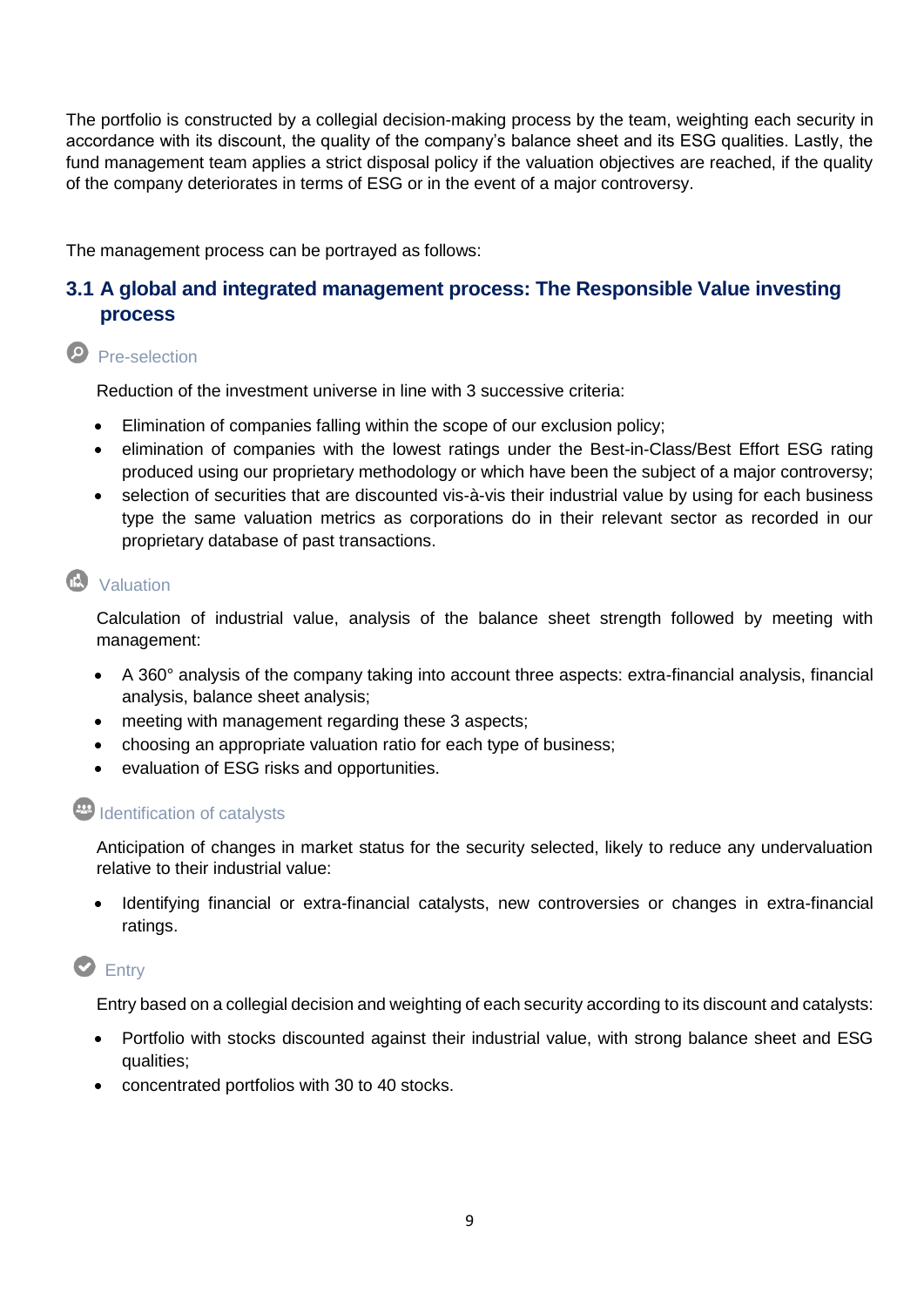$\bullet$  Exit

Strict sell discipline:

- When the valuation target is reached;
- when identified catalysts do not materialise;
- in the event of a sharp downgrade in extra-financial ratings;
- in the event of significant controversy.

### **Selectivity towards a sustainable investment:**

- Companies rated above or equal to BBB- (investment grade) may be selected with no Best effort condition;
- companies rated below or equal to BB+ may be selected subject to a minimum +++ Best effort rating;
- companies rated in the CCC bucket are ruled out;
- the portfolio's overall ESG rating must be higher than the reference universe's overall ESG rating, minus 20% of the lowest rated securities.

## <span id="page-9-0"></span>**3.2 ESG performance indicators**

We calculate various sustainable development performance indicators for our investments in the METROPOLE SeIection sub-fund.

Our proprietary method enables us to calculate an ESG rating for 100% of our investments.

As of the 31/12/2020, the ratings of the METROPOLE Selection portfolio were as follows and are compared to those of its reference universe:

|                                                                                    | <b>ESG</b><br>Rating | <b>Environnement</b><br>Rating | Labour<br><b>Relations</b><br>Rating | <b>Governance</b><br>Rating | <b>Stakeholders</b><br>Rating |
|------------------------------------------------------------------------------------|----------------------|--------------------------------|--------------------------------------|-----------------------------|-------------------------------|
| <b>METROPOLE Selection</b><br>at 31/12/2020                                        | AAA-                 | AAA-                           | AAA                                  | AA                          | AA+                           |
| Reference universe<br>at 31/12/2020 minus<br>20% of the lowest rated<br>securities | Α                    | A                              | AA-                                  | BBB+                        | $A -$                         |

These data are the outcome of the investment process, noting that METROPOLE Selection has a predetermined ESG rating target.

## <span id="page-9-1"></span>**3.3 Performance indicators for Energy and Ecological Transition risks and Climate risk**

Our climate risk assessment is based on a quantitative and qualitative approach.

A set of climate change indicators is integrated within our in-house model, the principles of which are set in the preceding section. 35 indicators out of 150, i.e. over 20% of the indicators we monitor are climate change criteria and are distributed among the 4 analytical pillars. These criteria from an integral part of the quantitative rating of each company and are subjected to ESG analysis as described above.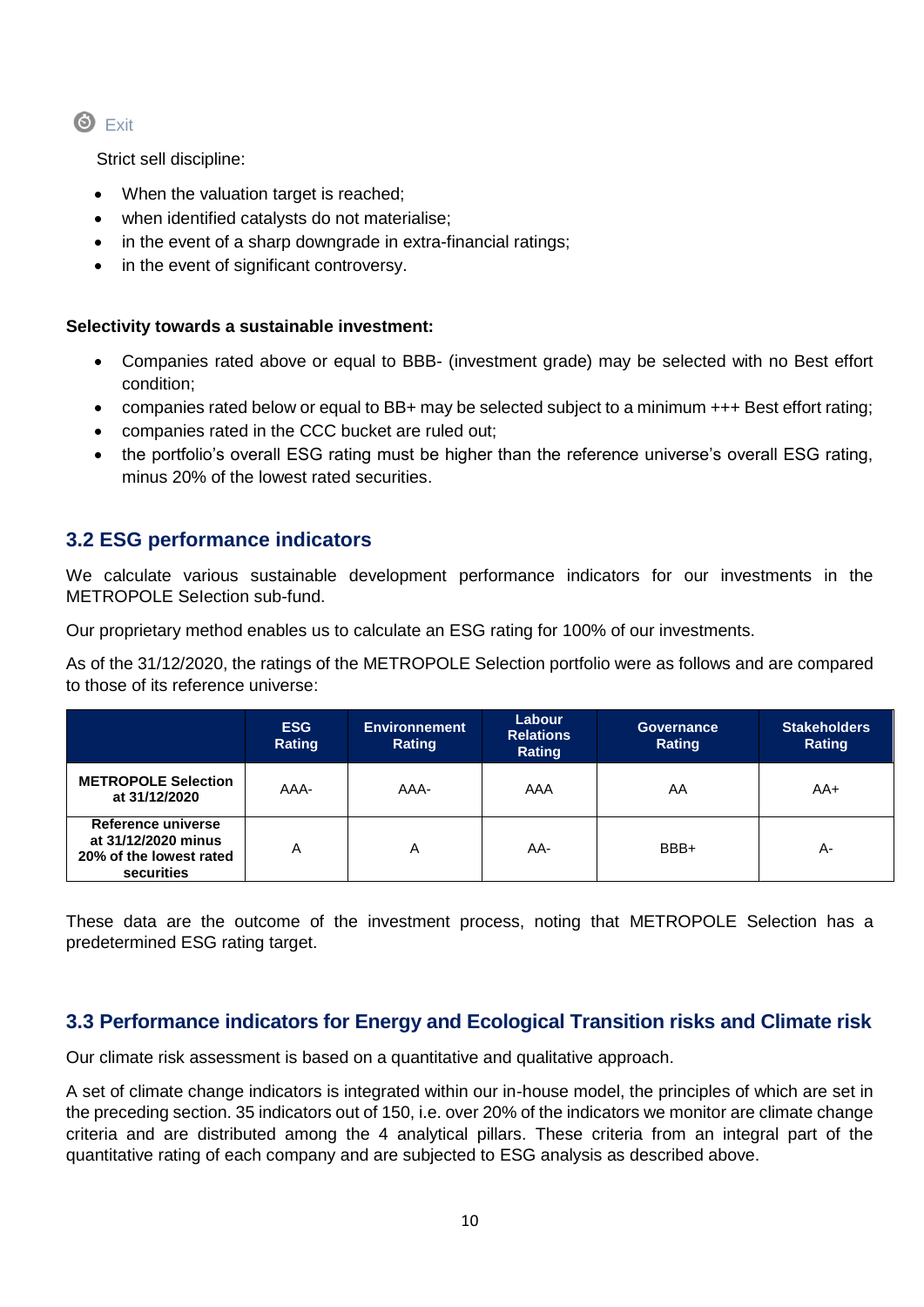In addition, we have a rating dedicated to climate risk management that enables us to rank companies on their performances accordingly. As such, we calculate a "climate risk score" for each company, that takes into account the physical and transition risks faced by the companies. This score has 22 sub-indicators grouped into percentiles that are then equally weighted.

### **As of the 31/12/2020, the METROPOLE Selection sub-fund's climate score was 85.7% compared to 84.4% for its benchmark.**

These data are the outcome of the investment process, noting that METROPOLE Selection has no predetermined climate score target.

Our approach to climate risks is based on the work and recommendations of the Taskforce on Climaterelated Financial Disclosure (TCFD) to which we are signatories and whose recommendations are incorporated into the UNPRI annual reporting with effect from 2020. As in previous years, this report will be published on our website in the second quarter of 2021.

Our approach to and calculations of climate risks are a work in progress, which we are constantly refining.

This quantitative approach is completed by a qualitative approach for each company during interviews conducted directly with them.

They are broken down into the following themes:

- Physical risks induced by climate change;
- risks induced by transition to a low-carbon economy;
- benefits of favouring a low-carbon economy;
- compatibility with the 2°C pledge;
- consequences of climate change and of extreme weather events;
- changing availability of resources "climatically" compatible with the objectives;
- consistency of investment expenditure with the low-carbon strategy;
- measurement of greenhouse gas emissions.

In addition to incorporating criteria within the ESG ratings, METROPOLE Gestion has adopted a policy of themed engagement covering climate change. During dialogue with issuers, we question all companies held in the portfolio about their CO2 strategy and assess the extent to which they comply with the 2°C pledge established during the Paris Climate Agreement. The results of this engagement are detailed in our 2020 Engagement Report.

Furthermore, as a signatory of the Carbon Disclosure Project, METROPOLE Gestion has adopted the Non-Disclosure Campaign, a collective engagement campaign targeting companies not responding to information requests from the CDP. This engagement is designed to improve the transparency of climate change information communicated by companies. The results of this engagement are detailed in our 2020 Engagement Report.

Furthermore, in 2020 METROPOLE joined the CDP SBT Campaign, an initiative requesting companies to adopt CO2 emission reduction targets validated by the Science Based Targets initiative's (SBTi).

We measure the **carbon footprint of the METROPOLE Selection portfolio** by carbon intensity (tonnes of CO2 per million of turnover) as measured by the CO2 emissions per 1 million euros of turnover generated by the companies held. The provided measurements are based on data published by the companies, or otherwise rely on those collected by the CDP; they include scope 1 and scope 2 emissions.

#### **As of the 31/12/2020, the carbon footprint of METROPOLE Selection was 377 tonnes CO2 equivalent per million euros in revenue compared to 185.4 for its benchmark.**